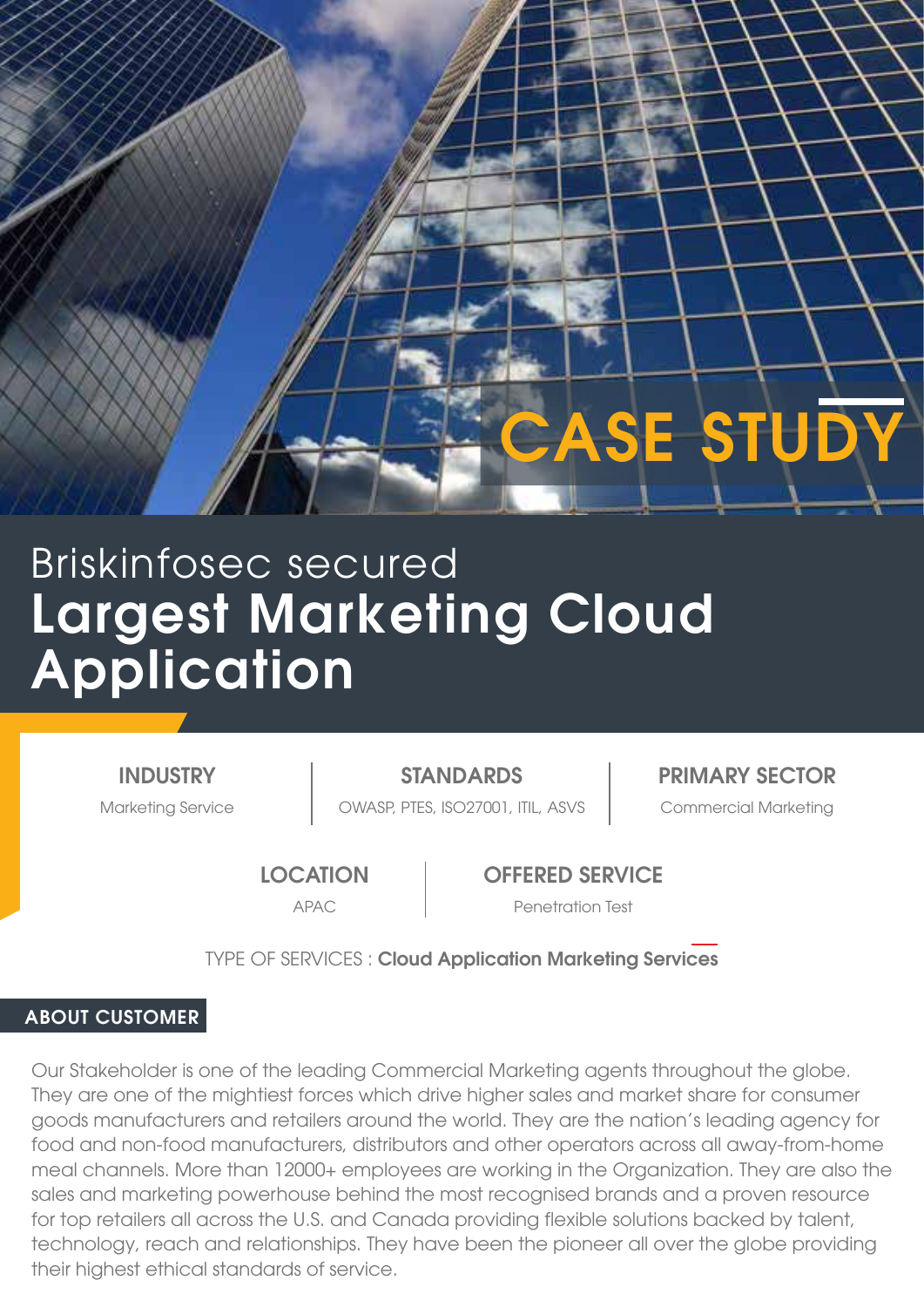#### ASSESSMENT SCOPE

To fix the vulnerabilities in the cloud application, the Stakeholder wanted us to conduct a proactive Cloud application security testing. As the given application was an internal web application, the testing will be done by SAAS (security as a Service). The IP's of the application was given, and the ultimate goal was to ensure that the cloud application is free from vulnerabilities that may compromise the application.

#### THE SOLUTION

Briskinfosec followed standards like Open Web Application Security Project (OWASP) TOP 10 and Application Security Verification Standards (ASVS) to identify all exposed vulnerabilities in the Website. BriskInfosec's security team completely tested the Website by using frameworks.

Key highlights of the vulnerability fix are as below :

| Serious issues related to Input validation and authorisation, session management and cookies handling were identified, and the Development Team fixed the identified bugs.

| Platform level vulnerabilities were identified in the cloud application safeguarding the Source code of the application.

| We completely secured the cloud application from most common attacks by hardening the default configuration.

**Ne performed vulnerability assessment by both** automation and manual method of identifying the issues.

| We provided the complete bug fixing document as a reference to your development team.

## TECHNICAL SECURITY ASSESSMENT REPORT

Complete security testing was carried. All the detected issues and the proof of concept( POC ) will be covered with detailed steps in a PDF format.

#### ISSUE TRACKING SHEET

All the identified issues were captured and will the be subjected for the retest review in a XLS format.

#### FINAL BUG FIX REPORT

Overview of the entire engagement, the issues identified and the recommendations were made to mitigate the same.

#### OWASP ASVS

Application security test was executed with the respective of OWASP ASVS (APPLICATION SECURITY VERIFICATION STANDARD) and Issue mapping sheet was shared along with security assessment report.

## **CHALLENGES**

During vulnerability assessment, there were many challenges faced by our technical team. The challenges are cited below :

| Since the application was hosted in cloud, we couldn't directly access the application.

| We had to procure permission from 3rd party groups as they were also a part of it.

## THE DELIVERABLE

The reports and remediation information provided were customised to match the Stakeholder's operational environment and development framework. The following reports were submitted to the customer: Key highlights of the bug fix are as below :

# | DAILY STATUS REPORT

During the process of security testing, issues in cloud application were identified and we shared all identified issues with corresponding recommendation Fix over mail on a daily basis. Our prospect looked at the given valid report (XLS) and started working the fix right from Day 1 as they need not work laboriously on the last day when the entire report is given by the security team thus making their final assessment report easier for preparation.

| We had to get then their authentication and approval for the measurement of not being a stranger accessing their applications but trusted and officially hired security team from Briskinfosec. | Only after this, we had to proceed with the security testing process.

| One IP address was mentioned for testing. Only with that IP, our team was allowed to access the cloud applications.

| If we used other area's for testing which isn't customised under that mentioned IP, then it becomes a breach against ethical service.